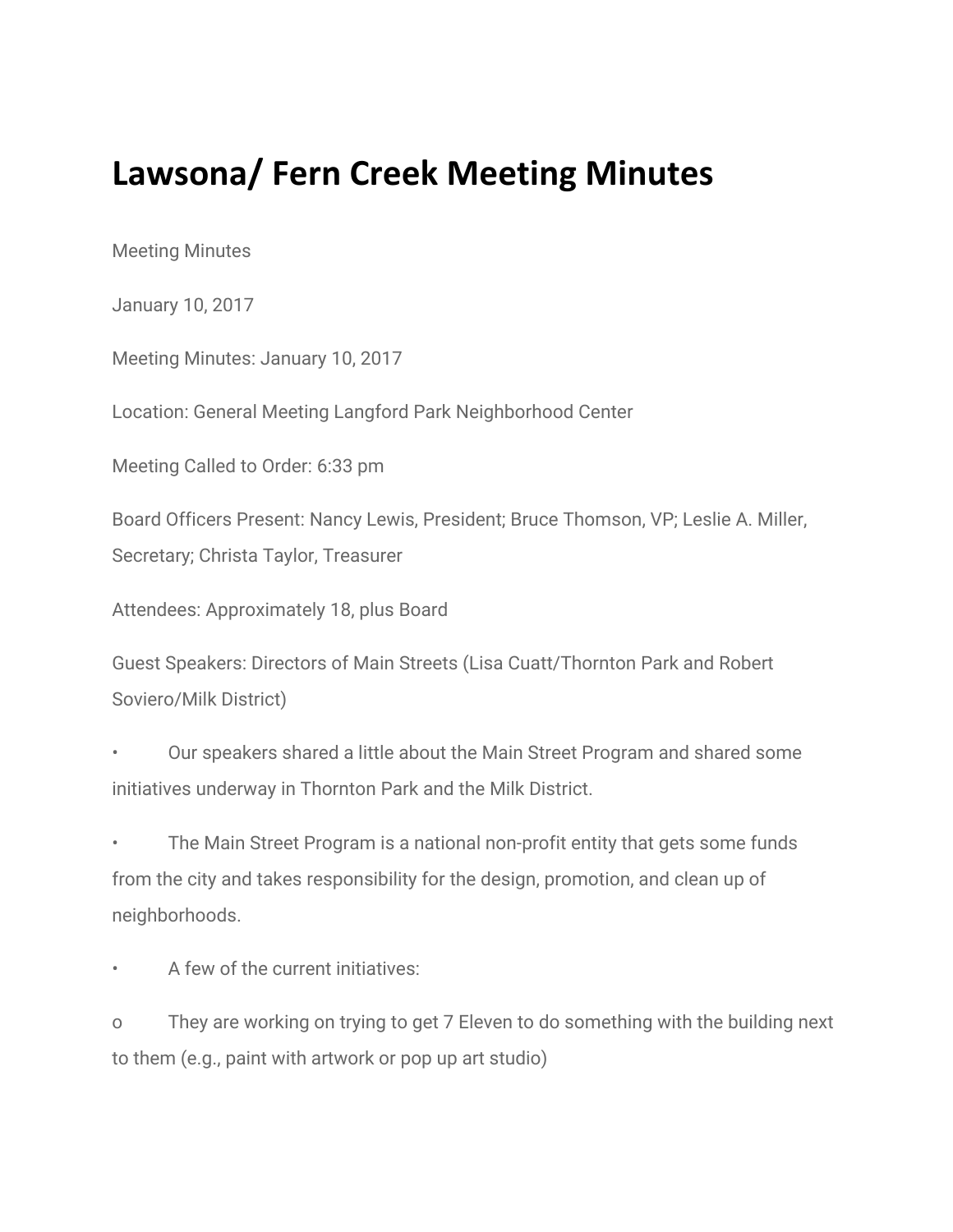o The owners of the old Graffiti Junction are still exploring options for the building (e.g., putting in a laid back BBQ place).

- The Milk District team is focusing primarily on South Street to Robinson.
- Festival Park will have some more community-centered events.
- They are working on raising money for Phase II of the skate park.

## Association Updates

**Membership** 

o Continuing to work on Facebook, Website, and NextDoor presence.

o We have over 1052 individuals in our neighborhood. Please encourage your neighbors to attend our meetings.

**Treasury** 

o Current balance of \$17,500+

o Since the last meeting, we have 9 new members.

o The only expense since the last meeting was expenses for Christmas lights and cords.

Social (Bruce)

o Greenwood Cemetery Tour—Will be trying to register on January 27th at 9 AM for 15 people for the Greenwood tour February 10 at 8 pm.

o Porch Prowl—We will be having our next porch prowl on Friday the 17th at 6 p.m. at three houses near the bridge (Robyn)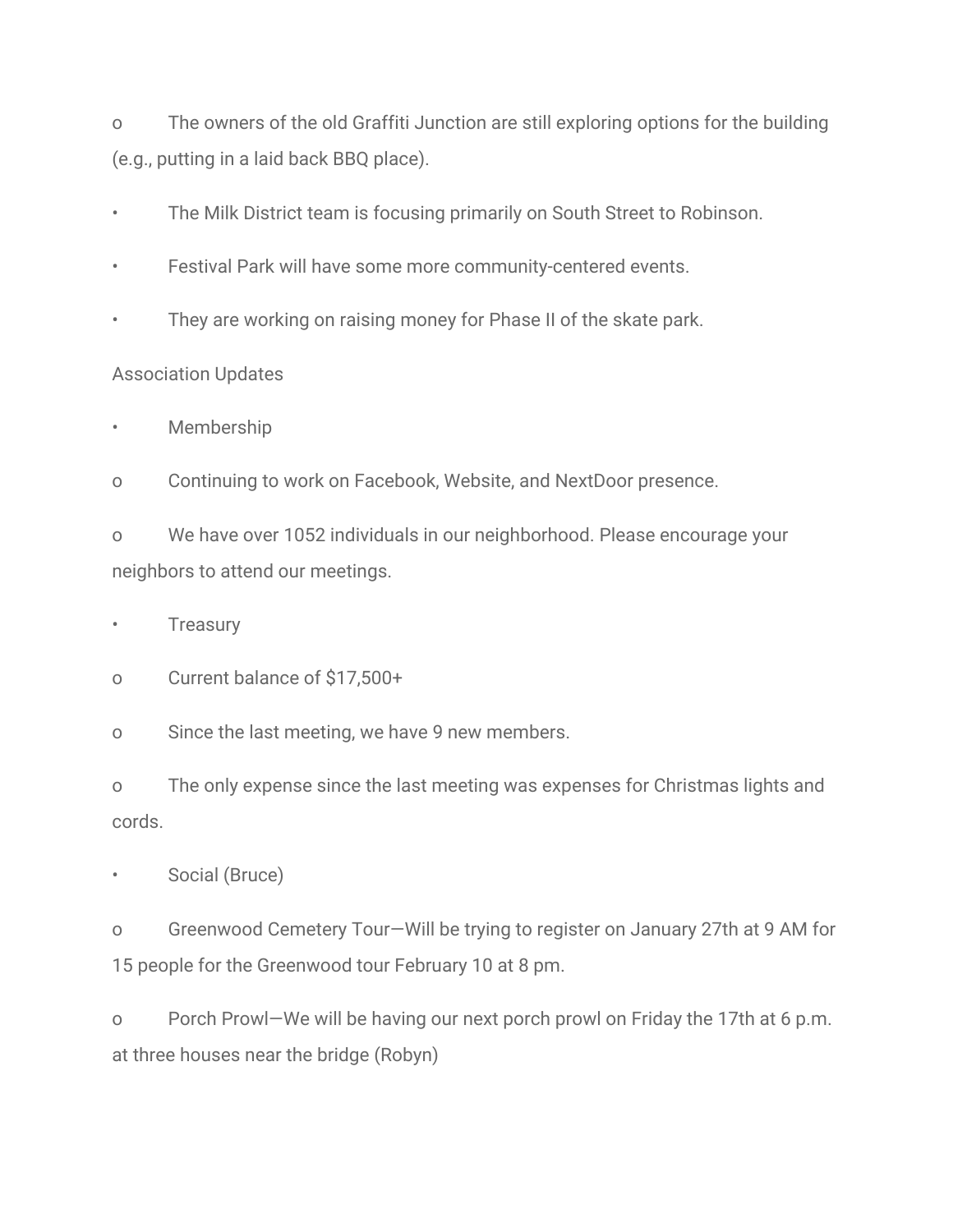o For more information about social events, contact Bruce Thomson (thomsonbrucej@aol.com OR 407-775-0000).

• Sign Matching Grant (Rick) Update

o We received a matching grant amount from the city for our sign of \$5000. We committed \$3500 from our neighborhood funds. We need a motion to add an additional \$1500, for a total contribution for \$5000. Bruce made a motion to up the budget by \$1500 and Leslie made a second motion. Another motion was made to increase the total contribution by the neighborhood association to \$7500. Nancy made a second motion. The motion passed.

o We are going to have the sign put on DOT land; the corner of South and Brown.

o Within the next month we should be able to start working on the sign.

**Visioning** 

o The Board met prior to the meeting and came up with four areas that we might focus on within our neighborhood.

o At the meeting, we broke into groups to brainstorm ideas on what to focus on in each of the four areas:

Social/community

Capital improvements

**Beatification** 

Branding

o Groups documented ideas in each of the four areas.